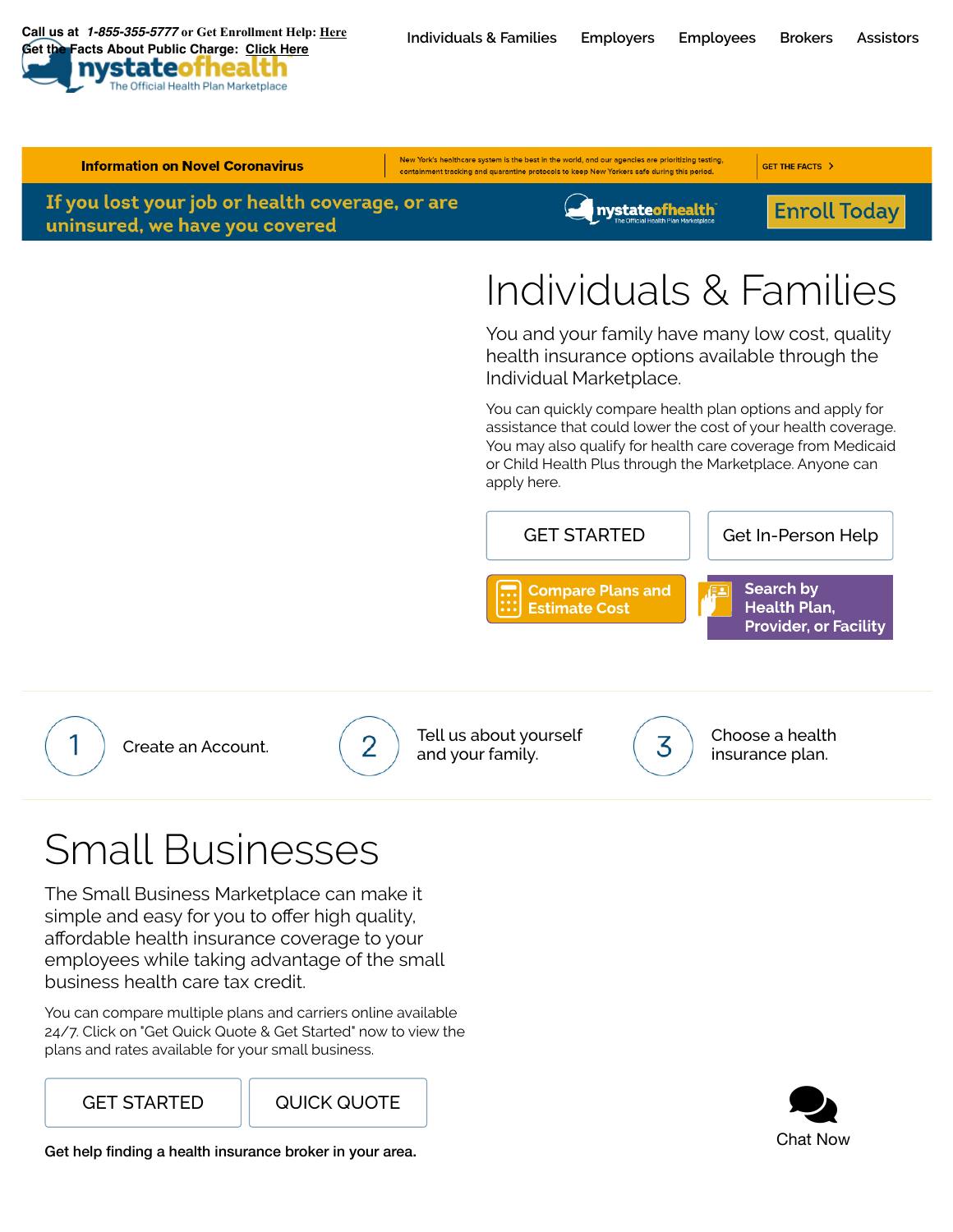

**Sole Proprietors** You can buy health insurance coverage through the Individual Marketplace, where you may be eligible for tax credits that reduce the cost of coverage.

## Brokers

Brokers are the experts who advise small business owners about their health plan choices and help them make the best decisions for their employees and for their business.

FIND OUT [MORE](https://nystateofhealth.ny.gov/agent)



**Interested in becoming a broker certied to sell on the NY State of Health Marketplace?** Brokers must be trained and certified for the Individual, Small Business or both [marketplaces.](https://nystateofhealth.ny.gov/agent) Learn more **about becoming a certied broker for the NY State of Health Marketplace**.

# Assistors

Certified Application Counselors, Marketplace Facilitated Enrollers, and Navigators are types of assistors that can help New Yorkers apply for health insurance, understand their coverage options, and enroll in a plan that is right for them.

#### FIND OUT [MORE](https://nystateofhealth.ny.gov/agent/assistors)

Click here to find an [assistor.](https://nystateofhealth.ny.gov/agent/hx_brokerSearch?fromPage=INDIVIDUAL&lang=en)

Click here for a schedule of navigator site [locations.](http://info.nystateofhealth.ny.gov/IPANavigatorSiteLocations)